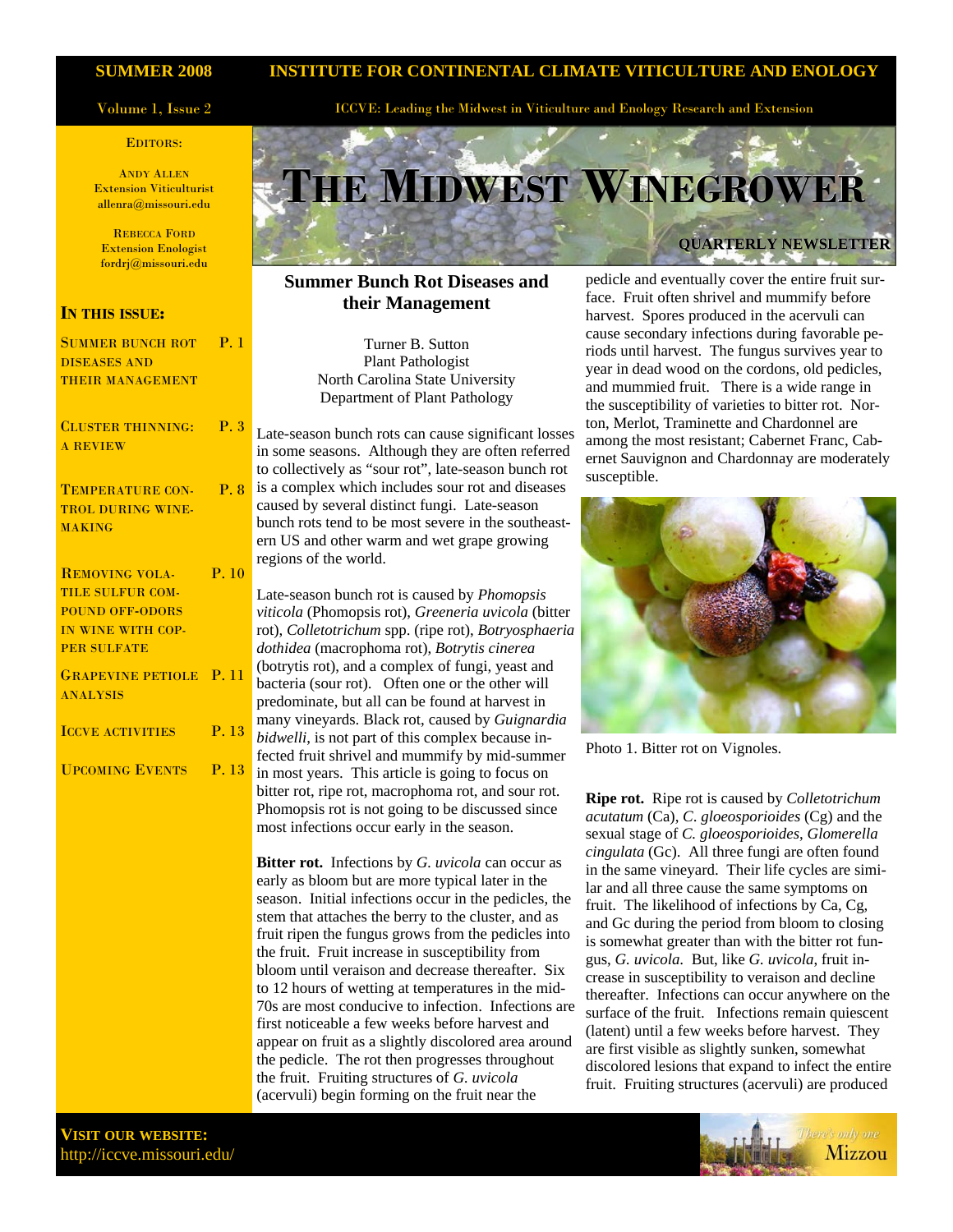on the surface of infected fruit. Ripe rot can be hard to distinguish from bitter rot. However, following rain or dew, masses of salmon-colored spores exude from the acervuli. Ca and Cg produce copious quantities of spores that can be washed onto fruit by rain initiating secondary infections until harvest. Ca, Cg, and Gc overwinter in dead wood on the cordons, old pedicles and mummied fruit on the vine. Varieties vary in their susceptibility to ripe rot. Norton, Chardonnay, Merlot, and Traminette are relatively resistant; Cabernet Sauvignon, Cabernet Franc, and Chambourcin are relatively susceptible. The susceptibility of fruit increases as harvest is delayed.

fruit fly larvae and other organisms. Some of the fungi that have been associated with sour rot include species of *Alternaria*, *Penicillium*, *Aspergillus*, and *Rhizopus*. The organisms that cause sour rot enter grape berries through cracks and wounds caused by various injuries, wasps, grape berry moth damage, hail, russet from powdery mildew infections, botrytis infections, splits in the berries as a result of rains just before harvest, and wounds created by expanding fruit in tight-clustered varieties. Sour rot tends to be more of a problem on tight-clustered varieties than those with loose clusters. Among the most susceptible varieties are Viognier, Vignoles, Pinot Noir, and some clones of Chardonnay.



Photo 2. Ripe rot on Vignoles.

**Macrophoma rot.** Not as much is known about macrophoma rot. Infections are presumed to occur throughout the summer growing season though symptoms don't appear until a few weeks before harvest. Macrophoma rot is relatively easy to distinguish from bitter rot and ripe rot. Fruiting structures (pycnidia) are less numerous on the fruit surface. However the most distinguishing factor is that the fruit are soft and the skin of infected fruit easily slips off the flesh below. Secondary infections are not as common as those of the fungi causing bitter rot and ripe rot. *B. dothidea* overwinters in dead wood, pedicles, and mummied grapes just as the pathogens that cause ripe rot and bitter rot. Little is known about the susceptibility of varieties to *B. dothidea*. Differences in the susceptibility of muscadine varieties to *B. dothidea* have been reported so it is likely there are differences in the susceptibility of vinifera and French-American hybrid varieties.

**Sour rot.** Sour rot is a term used for soft rots that have a distinct vinegar smell. Affected fruit are lighter in color than surrounding healthy ones. Sour rot is caused by a mix of fungi, yeasts, acetic acid-producing bacteria,

Photo 3. Macrophoma rot.



Photo 4. Sour rot on Vidal blanc.

**Management of bunch rot diseases.** The management of summer bunch rot diseases is based on cultural practices to reduce the inoculum of the rot fungi and create conditions less favorable for infection. It's very important to remove old rachis tissues, mummied grapes, and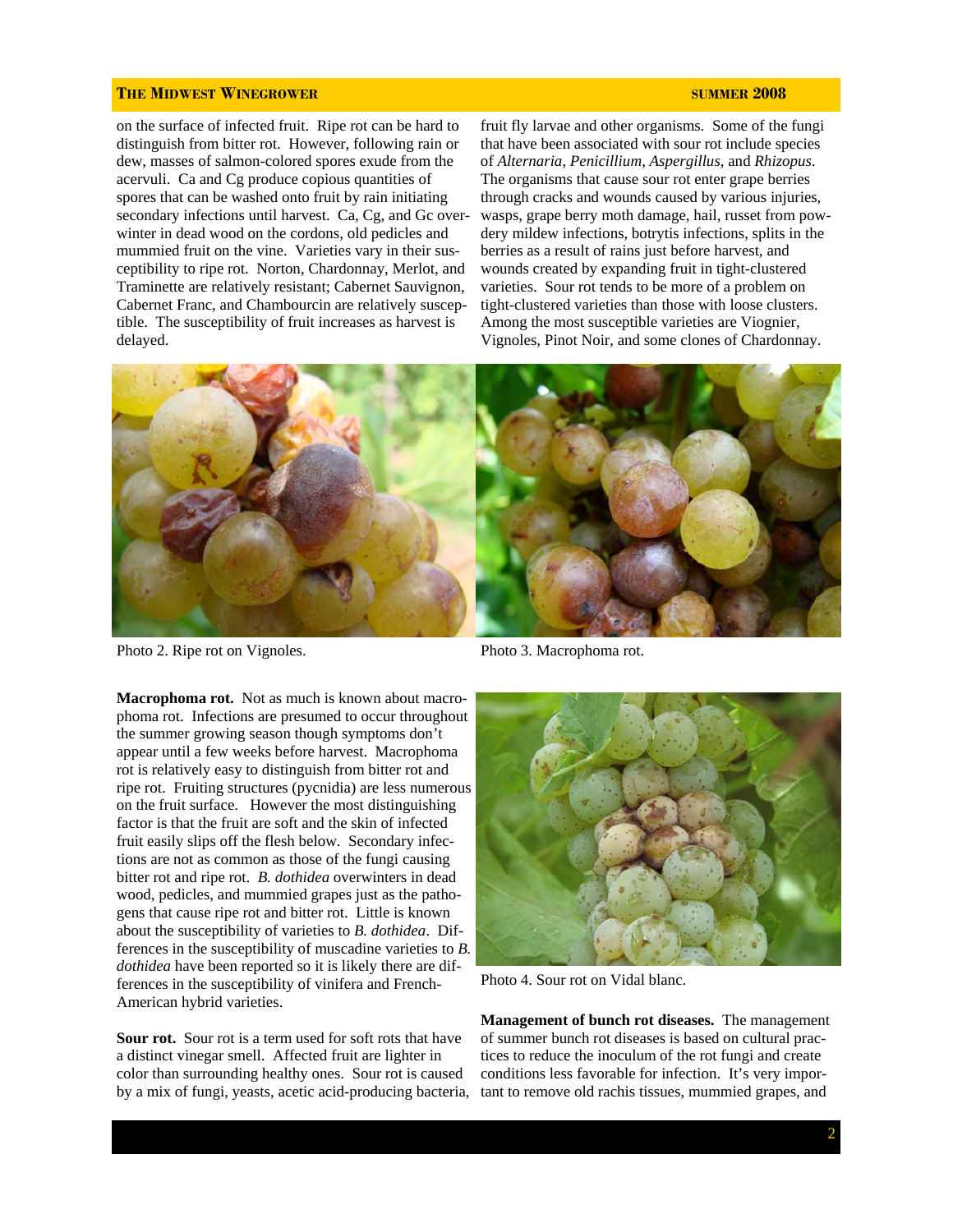dead spurs and cordons while pruning. In older vineyards, the amount of inoculum can be significantly reduced by removing the old cordons and establishing new ones. Shoot thinning, shoot positioning, and leaf pulling can all reduce the drying time within the canopy and fruit clusters and create conditions less favorable for disease development. Most varieties are susceptible to most of the bunch rot diseases and require a 10- to 14 day spray program through the growing season. Norton is somewhat more resistant and the spray interval can

often be extended, especially in dry years. The relative effectiveness of some fungicides can be found in Table 1. Botrytis is included for comparison. Generally, a captan-based program during the summer period provides the best bunch rot control. None of the fungicides are very effective on sour rot. Sour rot can be minimized by preventing injuries and timing harvest with anticipated rain to avoid fruit splitting and cracking.

#### *Photo credits: Andy Allen*

Table 1. Relative effectiveness of fungicides on bitter rot, ripe rot, macrophoma rot, and botrytis. The greater the number of plusses (+) the more active the compound. QoI = Abound, Sovran, Flint and Pristine. DMI=Rally (Nova), Elite, Rubigan, Vintage.

| Fungicide                                | <b>Bitter rot</b> | <b>Ripe rot</b> | Macrophoma | <b>Botrytis</b> |
|------------------------------------------|-------------------|-----------------|------------|-----------------|
| QoI                                      | $+++$             | $+++$           | $++++$     | $+++$           |
| <b>Topsin</b>                            | $+++$             | 0               | $++$       | $++$            |
| Captan                                   | $+++$             | $++++$          | $++++$     | $^{+}$          |
| <b>Vangard/Rovral</b><br>Elevate/Endura/ |                   |                 |            |                 |
| Scala                                    | 0                 | 0               | 0          | $+++++$         |
| DMI                                      | $++$              |                 | $++$       | 0               |
| Copper                                   | $+?$              | $+$ ?           | $+?$       | 0               |
| <b>Mancozeb</b>                          | $++++$            | $++++$          | $++$       | 0               |

#### **Cluster Thinning: A Review**

Jackie Harris Extension Viticulture Assistant University of Missouri Institute for Continental Climate Viticulture and Enology

Cluster thinning is a cultural practice that may be employed throughout the growing season with the timing dependant on the desired result. According to Winkler et al. (1974) there are three main types of cluster thinning; flower cluster thinning, cluster thinning at berry set, and berry thinning (partial cluster). More recent research has expanded the timing and reasons for thinning from prebloom to post-veraison. While flower cluster thinning and berry set are still the most common thinning methods, thinning may also be performed at pea size stage and veraison (green drop).

There are several potential reasons for cluster thinning, many of which are concerned with vine balance. Cluster thinning is performed to improve leaf area to crop and yield to pruning weight ratios (Kliewer and Dokoozlian 2005), improve vine capacity, strengthen weaker vines, encourage earlier fruit maturation and even fruit development, improve fruit and wine quality, and to maintain consistent yields (Bravdo et al. 1984, 1985, Dokoozlian and Hirschfelt 1995, Reynolds 2001, Winkler et al.

1974, Zabadal N.d.). Minimum leaf area to crop ratio is traditionally considered to be 7-14 cm<sup>2</sup>/g (0.7-1.4 m<sup>2</sup>/kg) where climactic factors in large part determine which values are most relevant (Howell 2001). Zabadal (N.d) suggests that cool climates require  $10-14 \text{ cm}^2/\text{g}$  of fruit  $(1.0-1.4m^2/kg)$  while Kliewer and Dokoozlian  $(2005)$ suggest that leaf area to crop ratio for a single canopy system requires  $0.8$ -1.2 m<sup>2</sup>/kg and a divided canopy  $0.5$ - $0.8 \text{ m}^2/\text{kg}$  in warm climate conditions. Cooler climates require greater amounts of leaf area to crop to compensate for the lower light intensity and shorter growing season (Howell 2001). Values below these levels may not have enough leaves to ripen a full crop which may result in reduced fruit quality (Bravdo et al. 1984, 1985, Dokoozlian and Hirschfelt 1995), lower pruning weight, unripe fruit (Howell 2001), and may potentially weaken the vine (Bates 2003). Conversely levels greatly exceeding this amount may have late ripening or unripe fruit with excessive growth and greater pruning weight (Bates 2003).

Another method to determine vine balance is by utilizing the crop weight to pruning weight ratio. Again, the recommended values vary dependant on training system and climactic conditions. In warm climates ratios of 4- 10 in single canopy systems are recommended and 5-10 in divided systems while in cool climates for small cluster varieties a range of 3-6 is suggested (Kliewer and Dokoozlian 2005). Bravdo et al. (1984, 1985) found that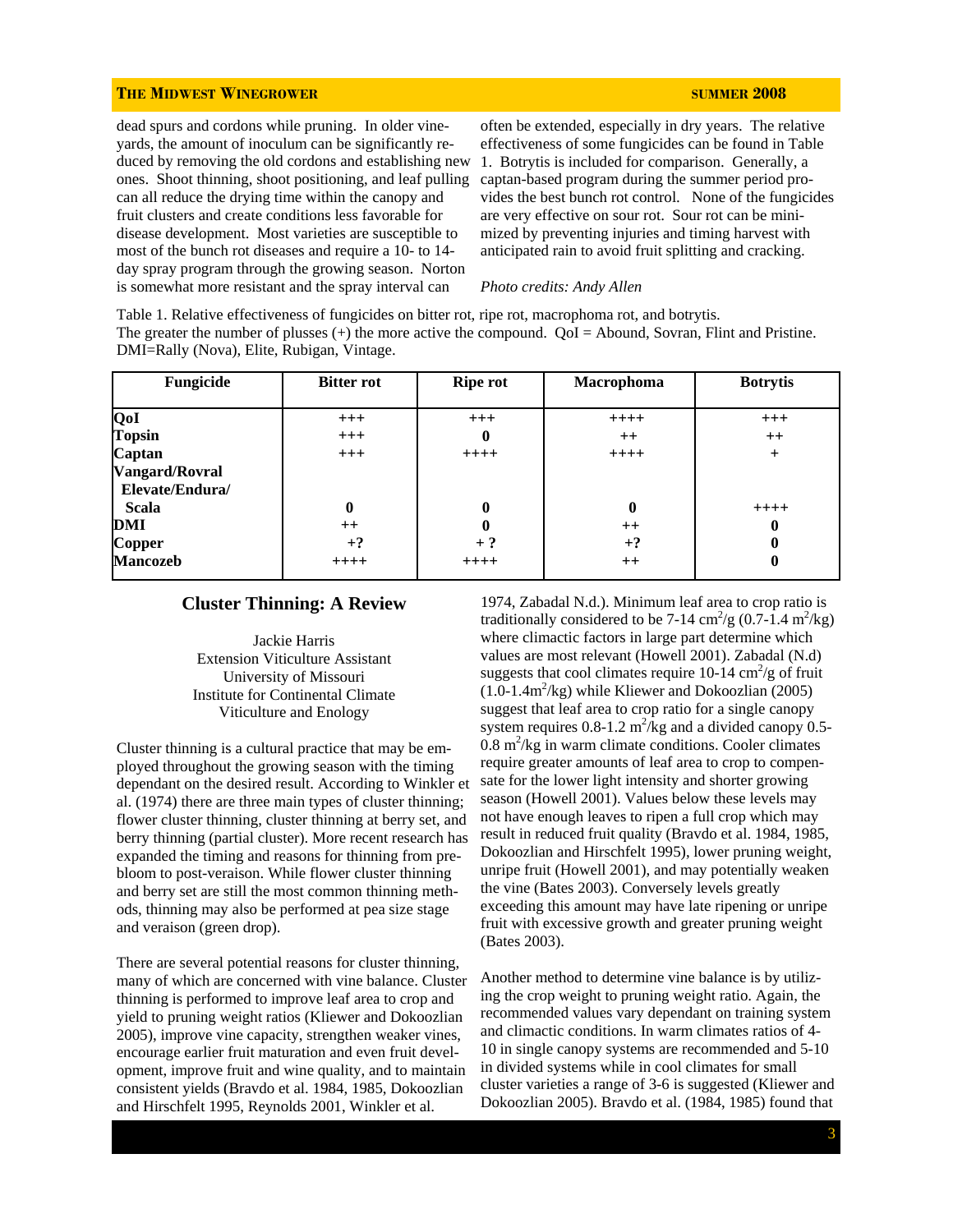fruit quality within the 4-10 range was acceptable and only when the ratio exceeded 10 was the quality reduced. This range in crop load was reaffirmed in a cool climate by Dami et al. (2006). Levels above 10 were believed to be overcropped and resulted in reduced vegetative growth, amino acids, wine quality, color, tartaric:malic acid ratio, and delayed maturation (Bravdo et al. 1984, 1985). In the same studies they determined that most consistent quality parameters from year to year and produced fruit not inferior to severely thinned vines (20 clusters/vine). Conversely, Dami et al. (2006) determined that optimal fruit level in a cooler climate was only 10 clusters per vine. Higher cropped vines (20-30 clusters/vine) were consistently overcropped leading to reduced vine size and delayed maturation, which can be a problem in areas with shorter growing seasons (Dami et al. 2006).

In highly fruitful varieties like many French hybrids, balanced pruning on its own is not sufficient to control crop and prevent overcropping (Ferree et al. 2004, Howell et al. 1987, Kurtural et al. 2006, Morris et al. 2004, Reynolds 2001) so crop thinning is necessary. The benefits of cluster thinning may further be enhanced by shoot thinning in addition to balanced pruning to improve the vine and fruit quality (Morris et al. 2004, Naor et al. 2002, Reynolds et al. 1994).Research by Naor et al. (2002) has shown that with high shoot density soluble solids increased, but ripening was delayed, pH was increased and TA decreased in Sauvignon blanc. In other studies done with Pinot noir, higher shoot densities produced wines with more vegetal characters and less fruit, color, and finish when compared to wine of lower shoot density (Reynolds et al. 1996).

It is well know that increasing crop load will reduce vegetative growth, but to what extent? Edson et al. (1993, 1995) studied the effect of crop load on shoot growth, leaf size, leaf area, cane maturation, fruit quality, and dry weight partitioning. The results of these studies were that as crop load increased, nodes per shoot, shoot length, internode length, leaf area per vine, leaf size, and vine size decreased. When a comparison of the dry weight of different plant tissues was performed, it was determined that as crop load increased the amount of dry weight allocated to the fruit increased at the expense of vegetative growth including root growth and storage tissues. Additionally, cane maturation and fruit ripening were delayed in the high cropped vines.

**Flower cluster thinning** has traditionally been used on varieties that produce uneven or straggly set with the belief that by removing flower clusters, potential crop is removed earlier which may benefit both the potential

moderate levels of thinning (30-40 clusters/vine) had the 1974). In addition, flower cluster removal has the potenfruit and vine (Winkler 1974) Benefits may include: increasing the leaf area to crop ratio, encouraging more uniform cluster development and berry set, increasing cluster weight (Ferree et al. 2003, Naor et al. 2002, Wolpert et al. 1983), berries per cluster, berry weight (Bravdo et al. 1984, 1985, Edson et al. 1993, Morris et al. 1987, 2004, Reynolds 2001, Reynolds and Wardle 1989, Reynolds et al. 1994), and cluster length (Winkler tial to increase soluble solids (Ferree et al. 2003), winter hardiness, vine size, fruit quality (Dami et al. 2005, Edson et al. 1993, Howell et al. 1987), color, anthocyanins, (Brasher et al. 2002, Dokoozlian and Hirschfelt 1995, Ferree et al. 2004, Reynolds et al. 1994), flavor compounds (Reynolds 2001), and advance maturation (Bravdo et al 1984, 1985).

> Parameters of wine composition, much like fruit composition varied among studies and sites. In a study on Pinot noir in two cool climate regions, reduced crop load by flower cluster thinning increased ethanol, anthocyanins, and pH as well as producing improvements in wine sensory characters (Reynolds et al. 1994, 1996). In these studies higher cropped vines tended to have more vegetative and chocolate characters with aromas described as grassy, plum, berry, and clove. Lower cropped vines were on the other side of the spectrum with aromas of cherry, pepper, currant, licorice, and higher astringency. Bravdo et al. (1984, 1985) noted that vines that remained unthinned produced fruit with lower amino acids, fixed acids, extracts, alcohol, tannins, color, potassium, and inferior wine quality in Carignane grapevines and lower malic acid and potassium in Cabernet Sauvignon when compared to the thinned treatments.

> The main disadvantage with flower cluster thinning is tight clusters (Dami et al. 2005, Reynolds 2001, Zabadal N.d.). By reducing competing clusters, berry set is improved and berry weight is increased (Bravdo et al. 1984, 1985, Morris et al. 1987, Morris et al. 2004, Reynolds 2001, Reynolds et al. 1994, Winkler et al. 1974). The result is tighter clusters which can create greater potential for bunch rot and decreased skin to juice ratio thus reducing color, tannin, and flavor (Reynolds 2001). Flower cluster thinning may increase vine vigor which could create larger canopies, shading issues, and higher levels of titratable acidity (TA) (Reynolds 2001). Several studies additionally found that pH was slightly elevated in certain cultivars due in part to flower cluster thinning (Edson et al. 1993, Ferree et al. 2004, Howell et al. 1987, Morris et al. 1987, Morris et al. 2004, Naor et al. 2002, Reynolds et al. 1994, 1996, Wolpert et al. 1983) However, increased pH from flower cluster thinning resulted in unacceptable fruit quality in only one study with Gewurztraminer when excessive potassium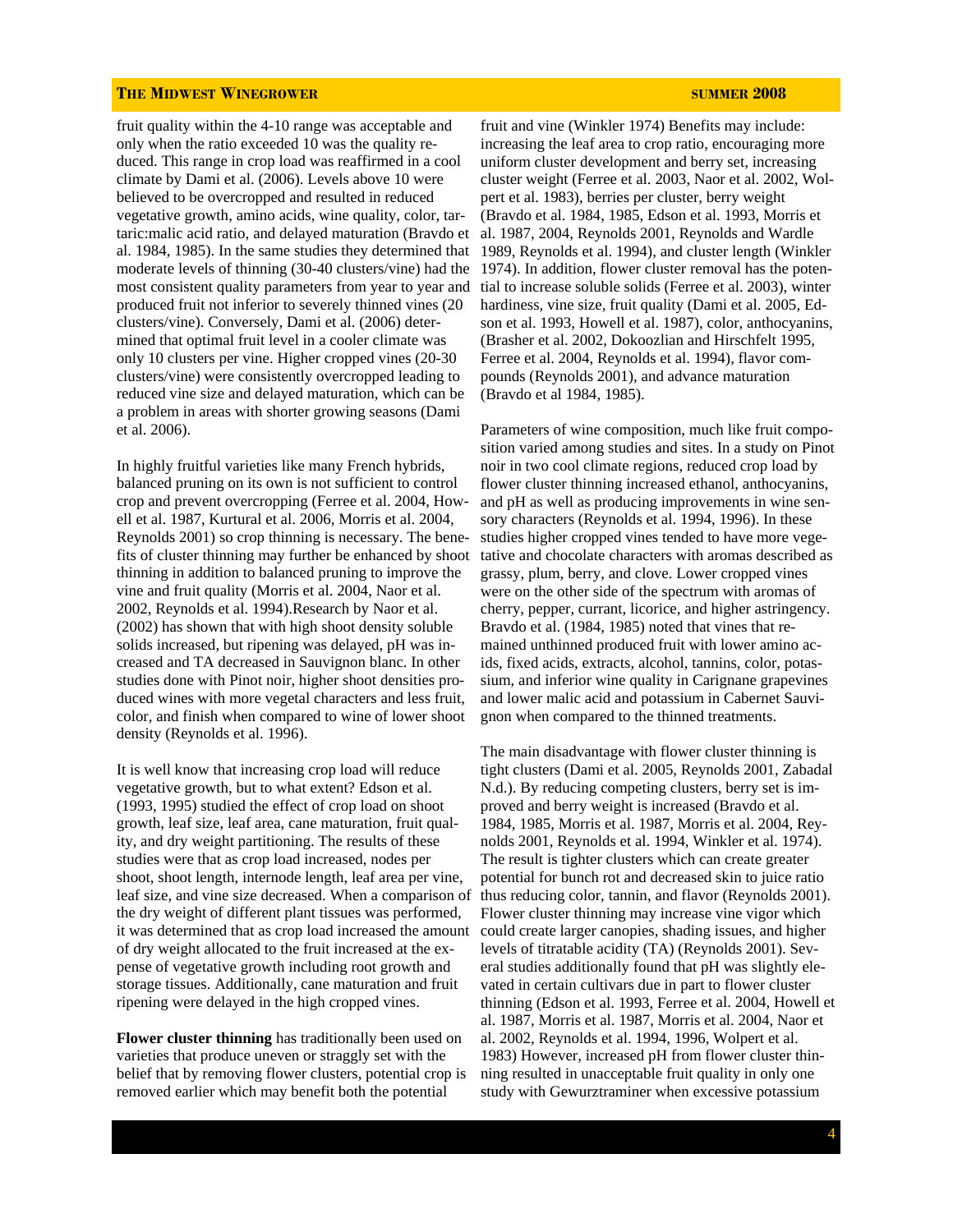fertilizer was added. Consideration must be given to marketable yield versus total yield. In many instances achieving the highest possible yield is not desirable because the fruit will not be marketable as it won't reach specific quality standards. (Morris et al. 1987). Therefore, yield loss due to cluster thinning is often not damaging to the bottom line and in many instances allows the grower to have fruit with value. As would be expected flower cluster thinning does reduce yield, however, it has greater potential to compensate for the yield loss than thinning later in the season. Bravdo et al. (1984, 1985) only noted yield loss when greater than two thirds of the crop was removed.

Flower cluster thinning can be performed pre-bloom and throughout the bloom period. Winkler et al. (1974) suggested that earlier thinning would benefit the remaining inflorescences and result in more even set. Removing flower clusters is relatively quick and inexpensive when compared to cluster thinning and can be done concurrently with shoot thinning (Dami et al. 2005). The optimal time to cluster thin is pre-bloom when the inflorescence can be seen above the leaves and easily removed by pinching off (Dami et al. 2005, Dokoozlian and Hirschfelt 1995, Winkler et al. 1974). At the same time, thinning pre-bloom can be risky because berry set has not been determined (Dokoozlian and Hirschfelt, 1995).

Reynolds (2001) suggested a formula for determining how many clusters to remove by using the previous season's pruning weight. This assumes healthy vines to be about 1 kg of pruning weight with 13-20 shoots/meter row and 37 clusters/kg of pruning weight. While determining thinning levels, keep in mind that heavy or complete flower cluster thinning may be beneficial to help weak vines recover (Winkler et al.1974). The authors recommend that for weaker vines thin to one cluster per shoot, healthy vines retain 1.5 clusters per shoot, and on highly vigorous vines retain two clusters per shoot.

**Cluster (crop) thinning** covers a broad range of fruit removal times from berry set to just prior to harvest. The reason for and result of thinning varies depending on which stage the fruit is removed. Overall, cluster thinning is used to reduce uneven cluster development, reduce crop load to improve fruit quality, encourage earlier ripening, and improve vine hardiness. (Reynolds 2001, Zabadal N.d.) Unlike flower cluster thinning, crop thinning is beneficial for varieties with tight clusters (Dami et al. 2005, Reynolds 2001) and allows the removal of clusters with imperfect set, damaged, or shaded clusters (Winkler et al. 1974, Zabadal N.d.). Furthermore, thinning after berry set allows the grower to use crop prediction to determine the amount of thinning

required specific to their vineyard (Zabadal N.d.).

The main disadvantage to crop thinning is the cost and the reduction in yield (Reynolds 2001). The loss in yield has been observed in several studies (Chapman et al. 2004, Dami et al. 2006, Dokoozlian and Hirschfelt 1995, Ferree et al. 2002, Guidoni et al. 2002, Keller et al. 2005, Kurtural et al. 2006, Ough and Nagaoka 1984). By removing half of the crop at pea size stage, Guidoni et al. (2002) recorded a 43% loss in yield. An earlier study found that by removing two thirds of the crop two weeks after flowering, only one third of the yield was lost and when one third of the crop was removed, only a fifth of the yield was lost (Ough and Nagaoka 1984). Winker et al. (1974), has noted that by delaying the timing of thinning there is greater loss in yield which is related to the stage of berry growth and active cell division. The cost associated with cluster thinning is significantly higher than flower cluster thinning because the fruit is hidden within the canopy and it is much more time consuming to remove the clusters (Dami et al. 2005, Winkler et al. 1974).

#### *Berry set to pea-size stage*

Berry set is a common time used to remove clusters because at this stage the number of berries per cluster has been determined so less is left to chance (Dokoozlian and Hirschfelt 1995). Removing crop at this stage increases cluster weight, berry weight, soluble solids (Kurtural et al. 2006), and pH (Dami et al. 2006, Ferree et al. 2003, Pallioti and Cartechini 2000, Prajitna et al. 2007). In addition to the increase in soluble solids, Reynolds and Wardle (1989) determined that juice color intensity and free volatile terpenes increased with thinning four weeks after bloom on Gewurztraminer vines. Ferree et al. (2003) studied the effects of different cluster thinning times on Vidal blanc and found that as thinning time was delayed soluble solids and pH increased while berry weight peaked at thinning two weeks after bloom and then declined. An interesting trend that they observed was that as thinning time was delayed, yield decreased over the following three years. Conversely, work done by Dokoozlian and Hirschfelt (1995) found that berry weight, composition, and color accumulation was similar from thinning pre-bloom though four weeks following berry set.

In a recent study by Prajitna et al. (2007) the greater the severity of thinning at pea size stage, the greater the increase in pH, anthocyanins, total phenolics, and antioxidant activity, including resveratrol, in Chambourcin wine. Guidoni et al. (2000) observed that vines thinned at pea size had significantly increased soluble solids, berry skin weight, and anthocyanins concentration as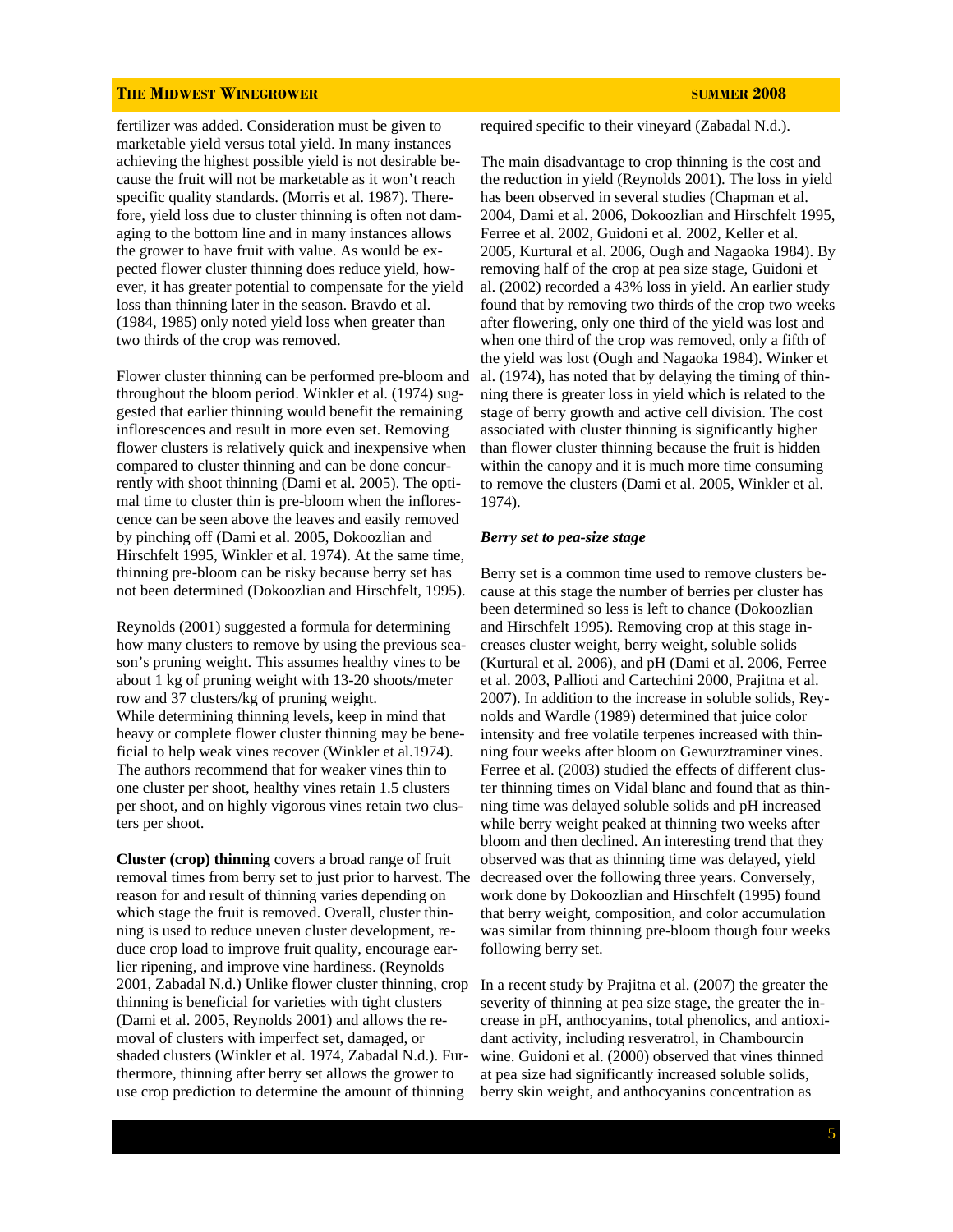well as altered anthocyanin composition. Improved color, vine size, and winter hardiness have also been recorded with thinning at this stage (Dami et al. 2005, 2006, Reynolds 2001).

As a general rule or guide, the length of shoots at berry set can be used to determine the amount of crop to remove or retain (Striegler 2007). This is known as the two, one, or none rule. When the shoot length is 8 inches or less remove all the clusters. For shoot lengths of 8-20 inches thin to one cluster per shoot and if the shoot length is greater than 20 inches two clusters per shoot may be retained. This general guide is specific to medium-large clustered varieties. For varieties with small clusters, the number of clusters to retain can be adjusted upwards to two for medium length shoots and three for long shoots. Do not retain clusters on short shoots regardless of cluster size. Young or weak vines should be thinned more heavily to help improve the health of the vine. Overcropping young vines in particular can weaken the vine and reduce its fruiting potential (Bates 2003).

#### *Green drop*

Green drop refers to cluster thinning at veraison. At this stage thinning is performed to remove clusters that are ripening unevenly or are delayed in ripening. Wine quality is increased simply due to less unripe fruit being harvested. Keller et al. (2005) suggested that by removing specific clusters observed with green drop thinning in this study, thinning at this time may be beneficial to improve fruit quality as opposed to random thinning. The only difference observed with green drop thinning in this study was an increase in pH and a decrease in acid as crop level was reduced. However if thinning is done just prior to veraison it may be possible to increase pH, soluble solids (Ferree et al. 2003), anthocyanins and polyphenols while decreasing TA (Palliotti and Cartechini 2000). Green drop does not always influence fruit composition and wine quality. According to Dokoozlian and Hirschfelt (1995), thinning six weeks after fruit set was similar to unthinned treatments which produced fruit of variable quality and less color than earlier thinned vines. Chapman et al. (2004), found that thinning at veraison reduced yield, but had little affect on wine quality. In addition, berry size, cluster weight, vine size (Brasher et al. 2002), and winter hardiness are not normally increased by thinning at this stage (Reynolds 2001).

When determining what fruit to remove there are a few guidelines to help evaluate the clusters. In white cultivars at veraison the fruit skins should be clearing and the seeds can be seen starting to harden off. Remove fruit

that has not started to clear and are still a dull solid green color or are uneven in ripeness. In red cultivars remove fruit that has not started to color. This includes clusters that have uneven ripening.

Thinning just prior to or at veraison may be essential in areas with shorter or variable growing seasons and high disease pressure (Howell 2001, Pallioti and Cartechini 2000). By thinning at veraison, ripening of the remaining crop is advanced (Reynolds 2001) which is one of the main advantages and reasons to green drop. It is a costly and labor intensive method which reduces yield, but may be beneficial in certain climates or situations.

In summary, cluster thinning is an important cultural practice which can be used to regulate crop level and improve fruit composition. Due to concerns about cluster compactness and bunch rot from flower cluster thinning and the high cost of green drop thinning along with associated yield reduction, post fruit set cluster thinning is the preferred method under Missouri and regional growing conditions.

#### **Literature Cited**

- Bates, T. (2003) Concord crop adjustment: theory, research, and practice. Polebarn Viticulture. Spring. http://lergp.cce.cornell.edu/Bates/ Crop\_Adjustment.pdf Last accessed May 27, 2008.
- Brasher, E., C. Vasconcelos, and B. Watson (2002) Effects of crop level on yield components, fruit and wine composition, and wood carbohydrate reserves of Pinot noir grapes. Am. J. Enol. Vitic. 53:250A.
- Bravdo, B., Y. Hepner, C. Loinger, S. Cohen, and H. Tabacman (1984). Effect of crop level on growth, yield and wine quality of a high yielding Carignane vineyard. Am. J. Enol. Vitic. 35:247-252.
- Bravdo, B., Y. Hepner, C. Loinger, S. Cohen, and H. Tabacman (1985). Effect of crop level and crop load on growth, yield, must and wine composition, and quality of Cabernet Sauvignon. Am. J. Enol. Vitic. 36:125-131.
- Chapman, D.M., M.A. Matthews, and J. Guinard. 2004. Sensory attributes of Cabernet Sauvignon wines made from vines with different crop yields. Am. J. Enol. Vitic. 55:325-334.
- Dami, I., B. Bordelon, D.C. Ferree, M. Brown, M.A. Ellis, R.N. Williams, and D. Doohan (2005). Crop control and canopy management. *In* Midwest Grape Production Guide, Bulletin 919. J.A. Fischer (Ed.), pp. 55-61. Ohio State University Extension.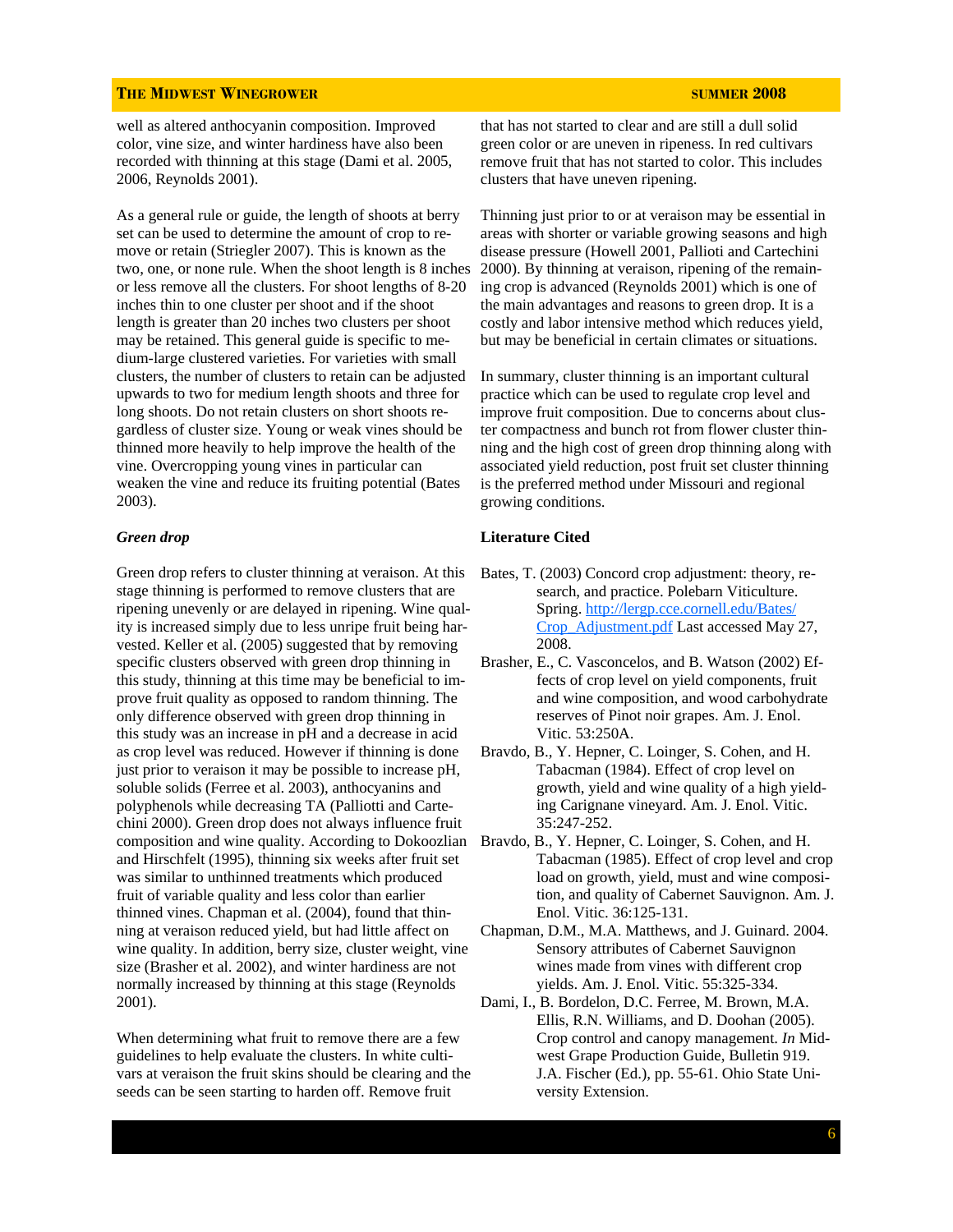- Dami, I., D. Ferree, A. Prajitna, and D. Scurlock (2006). A five-year study on the effect of cluster thinning on yield and fruit composition of Chambourcin grapevines. HortScience 41:586-588.
- Dokoozlian, N.K. and D.J. Hirschfelt (1995). The influence of cluster thinning at various stages of fruit development on Flame seedless table grapes. Am. J. Enol. Vitic. 46:429-436.
- Edson, C.E., G.S. Howell, and J.A. Flore (1993). Influence of crop load on photosynthesis and dry matter partitioning of Seyval grapevines I. Single leaf and whole vine response pre- and postharvest. Am. J. Enol. Vitic. 44:139-147.
- Edson, C.E., G.S. Howell, and J.A. Flore (1993). Influence of crop load on photosynthesis and dry matter partitioning of Seyval grapevines II. Seasonal changes in single leaf and whole vine photosynthesis. Am. J. Enol. Vitic. 46:469-477.
- Ferree, D.C., G.A. Cahoon, D.M. Scurlock, and M.V. Brown (2003). Effect of time of cluster thinning grapevines. Small Fruits Review 2:3-13.
- Ferree, D.C., D.M. Scurlcock, T. Steiner, and J. Gallander (2004). Chambourcin grapevine response to crop level and canopy shade at bloom. J. Am. Pom. Soc. 58:135-141.
- Guidoni, S., P. Allara, and A. Schubert (2002). Effect of cluster thinning on berry skin anthocyanins J. Enol. Vitic. 53:224-226.
- Howell, G.S. (2001). Sustainable grape productivity and the growth-yield relationship: a review. Am. J. Enol. Vitic. 52:165-174.
- Howell, G.S., T.K. Mansfield, and J.A. Wolpert (1987) Influence of training system, pruning severity, and thinning on yield, vine size, and fruit quality of Vidal blanc grapevines. Am. J. Enol. Vitic. 38:105-112.
- Keller, M., L.J. Mills, R.L. Wample, and S.E. Spayd (2005). Cluster thinning effects on three deficitirrigated *Vitis vinifera* cultivars. Am. J. Enol. Vitic. 56:91-103.
- Kliewer, W.M. and N. Dokoozlian (2005). Leaf area/ crop weight ratios of grapevines: influence on fruit composition and wine quality. Am. J. Enol. Vitic. 56:170-181.
- Kurtural, S.K., I.E. Dami, and B.H. Taylor (2006). Effects of pruning and cluster thinning on yield and fruit composition of Chambourcin grapevines. HortTech. 16:233-240.
- Morris, J.R., G.L. Main, and O.L. Oswald (2004). Flower cluster and shoot thinning for crop control in French-American hybrid grapes. Am. J. Enol. Vitic. 55:423-2004.
- Morris, J.R., C.A. Sims, R.K. Striegler, S.D. Cackler, and R.A. Donley (1987) Effects of cultivar,

maturity, cluster thinning, and excessive potassium fertilization on yield and quality of Arkansas wine grapes. Am. J. Enol. Vitic. 38:260- 264.

- Naor, A., Y. Gal, and B. Bravdo (2002). Shoot and cluster thinning influence vegetative growth, fruit yield, and wine quality of Sauvignon blanc grapevines. J. Am. Soc. Hort. Sci. 127:628-634.
- Ough, C.S. and R. Nagaoka (1984). Effect of cluster thinning and vineyard yields on grape and wine composition and wine quality of Cabernet Sauvignon. Am. J. Enol. Vitic. 35:30-34.
- Palliotti, A. and A. Cartechini (2000). Cluster thinning effects on yield and grape composition in different grapevine cultivars. Acta Hort. 512:111- 119.
- Prajitna, A., I.E. Dami, T.E. Steiner, D.C. Ferree, J.C. Scheerens, and S.J. Schwartz (2007). Influence of cluster thinning on phenolic composition, resveratrol, and antioxidant capacity in Chambourcin wine. Am. J. Enol. Vitic. 58:346-350.
- Reynolds, A.G. 2001. Impact of trellis/training systems and cultural practices on production efficiency, fruit composition, and vine balance. *In* Proceedings for the ASEV  $50<sup>th</sup>$  Anniversary Annual Meeting. J.M. Rantz (Ed.), pp 309-17. American Society for Enology and Viticulture.
- composition of *Vitis vinifera* cv. Nebbiolo. Am. Reynolds, A.G. and D.A. Wardle (1989) Impact of various canopy manipulation techniques on growth, yield, fruit composition, and wine quality of Gewurztraminer. Am. J. Enol. Vitic. 40:121- 129.
	- Reynolds, A.G., S.F. Price, D.A. Wardle, and B.T. Watson (1994). Fruit environment and crop level effects on Pinot noir. I. Vine performance and fruit composition in British Columbia. Am. J. Enol. Vitic. 45:452-459.
	- Reynolds, A.G., S. Yerle, B. Watson, S.F. Price, and D.A. Wardle (1996). Fruit environment and crop level effects on Pinot noir. III. Composition and descriptive analysis of Oregon and British Columbia wines. Am. J. Enol. Vitic. 47:329-339.
	- Striegler, R.K. (2007) Practical aspects of canopy and crop load management. *In* 2007 Missouri Grape Production Short Course. Institute for Continental Climate Viticulture and Enology, University of Missouri.
	- Winkler, A.J., J.A. Cook, W.M. Kliewer, and L.A. Lider (1974). Means of improving grape quality. *In*  General Viticulture, pp. 338-70 Berkeley, University of California Press.

*Continued on p. 13.*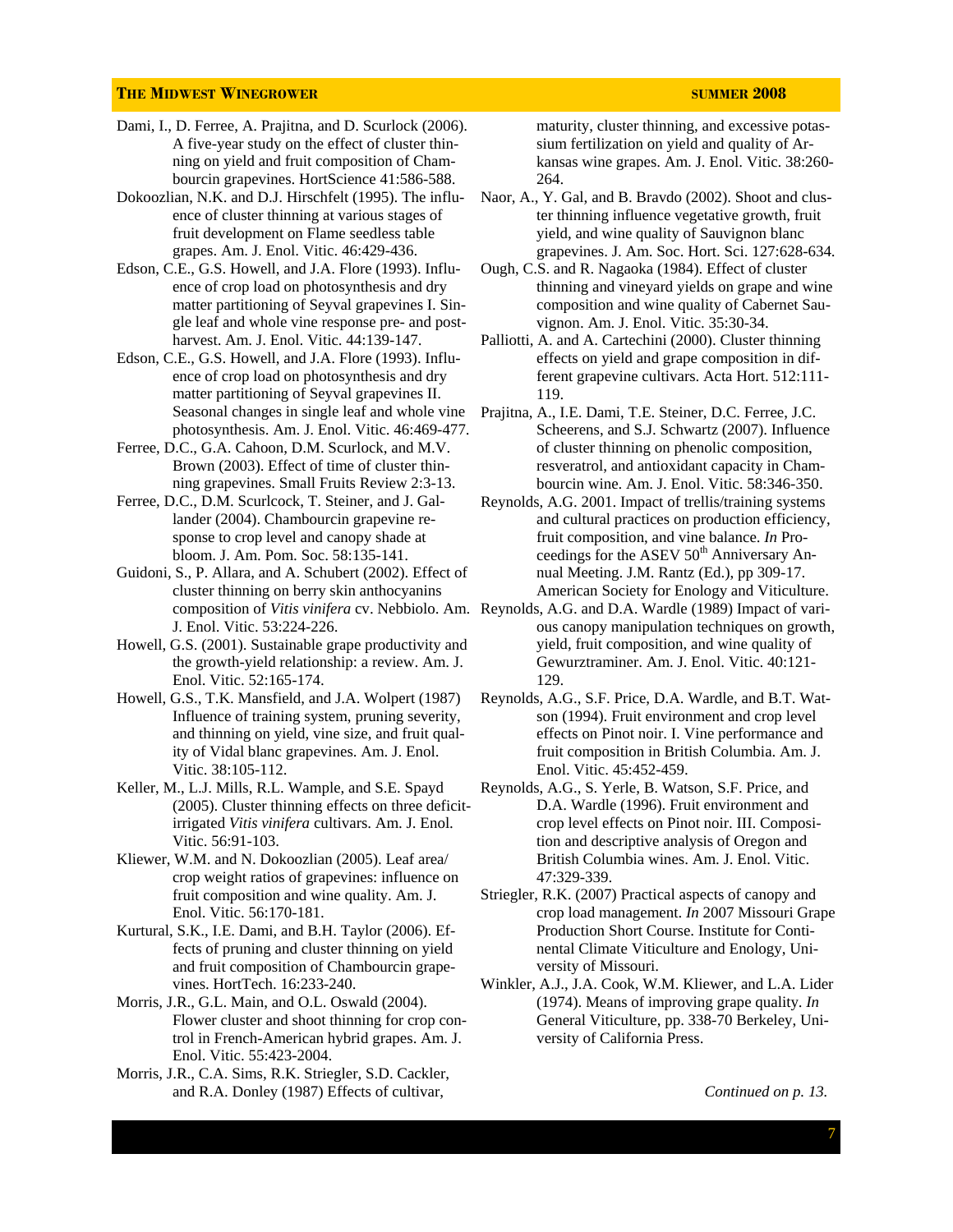#### **Temperature Control during Winemaking**  around 50-59°F.

Rebecca Ford-Kapoor Extension Enology Associate University of Missouri Institute for Continental Climate Viticulture and Enology

#### **Introduction**

Temperature control is one of the most important quality control aspects of winemaking and is critical during all stages of wine processing. Temperature has a significant influence on many areas that influence wine quality including fermentation rate and duration, phenolic extraction, wine aroma formation and rate of oxidation. Methods of temperature control in the winery include the use of harvest timing, insulation, brine cooling and air conditioning systems.

#### **Prior to fermentation**

#### **White wine production**

Hot grapes are susceptible to oxidation and even more so if they have disease and/or a high pH. Temperature control of white wine grapes and must is critical for high quality wine production. All attempts should be made to cool grapes to less than 60°F prior to processing. If this is not possible then must chilling is essential for high quality white wine production. Must is often chilled to below 60°F prior to pressing, once pressed it is left to settle between 40°F to 50°F prior to inoculation.

#### **Red wine production**

Cold maceration involves a pre-fermentation maceration for about 3-4 days and results in a slow extraction of anthocyanins (Jackson 2000). Must temperatures during cold maceration are often between 39°-59°F. Maceration temperature has been found to have a significant influence on wine flavor and aroma characteristics with cold temperatures enhancing berry fruit and cool temperatures developing peppery and bitter characters (Heatherbell et al. 1996).

#### **Temperature control and fermentation**

Long fermentations at cool to moderate temperatures favor complete fermentations. The four stages of fermentation are the lag, log, stationery and decline (Jackson 2000; Ribereau-Gayon et al. 2000). During the lag phase the number of yeast cells that die during acclimatization is similar to the number that are produced (Jackson 2000). The duration of the lag phase is extended at cool temperatures. To shorten the lag phase winemakers often increase white juice temperature to approximately 68°F before inoculating juice then once fermentation has begun the juice is then cooled to

During the log phase yeast cell count increases dramatically until reaching the stationery phase where the number of cells created is similar to the rate of cell death. With every increase of 18°F (10°C) fermentation intensity doubles (Ribereau-Gayon et al. 1975; Ribereau-Gayon et al. 2000). However, yeast viability decreases significantly at warmer temperatures (>68°F) during the decline stage of fermentation. Musts with high sugar concentrations are particularly vulnerable to stuck fermentations. Fermentation in high sugar must becomes more limited as the temperature increases. Even in wines without high sugar, initial fermentation temperatures that are too high (>86°F) can result in struggling or stuck fermentation in the final fermentation stages (Ribereau-Gayon et al. 2000).

Cool fermentation temperatures increase the viability of some beneficial indigenous yeast populations. Cool temperatures have been found to reduce the toxic effects of alcohol and slow the growth rate of species such as *Kloeckera apiculata* (Heard and Fleet 1988) and *Saccharomyces uvarum*. The use of *S. uvarum* has been described as biological acidification, used to avoid the production of flat wines as these yeast have the ability to synthesize malic acid and increase acid content in wine (Massoutier et al. 1998). The aromatic profile of Riesling wines have been known to benefit from the fruitflora aromatic development by indigenous yeasts used during fermentation (Henick-Kling et al. 1998).

During red wine fermentation temperatures between 75- 81°F are thought to be optimal (Jackson 2000). Others believe that red wine fermentation should be initiated at around 64-68°F and allowed to gently increase to approximately 89°F (Ribereau-Gayon et al. 2000).

#### **Phenolic extraction**

High final fermentation temperatures are known to increase the maceration process (Ribereau-Gayon et al. 2000). Good color and fruity aromas can be obtained at moderate maceration temperatures (77°F) whereas deeper-colored wines with greater longevity can be achieved when maceration is warmer (86°F). However, higher temperatures can also increase the risk of yeast mortality and stuck fermentations especially when made from musts with high sugar concentrations. In white wine production color and tannin extraction are for the most part avoided.

#### **Wine aroma formation**

It is generally accepted that cool fermentation and aging temperatures help retain fruity aromas. Esters are a group of compounds responsible for fruity nuances in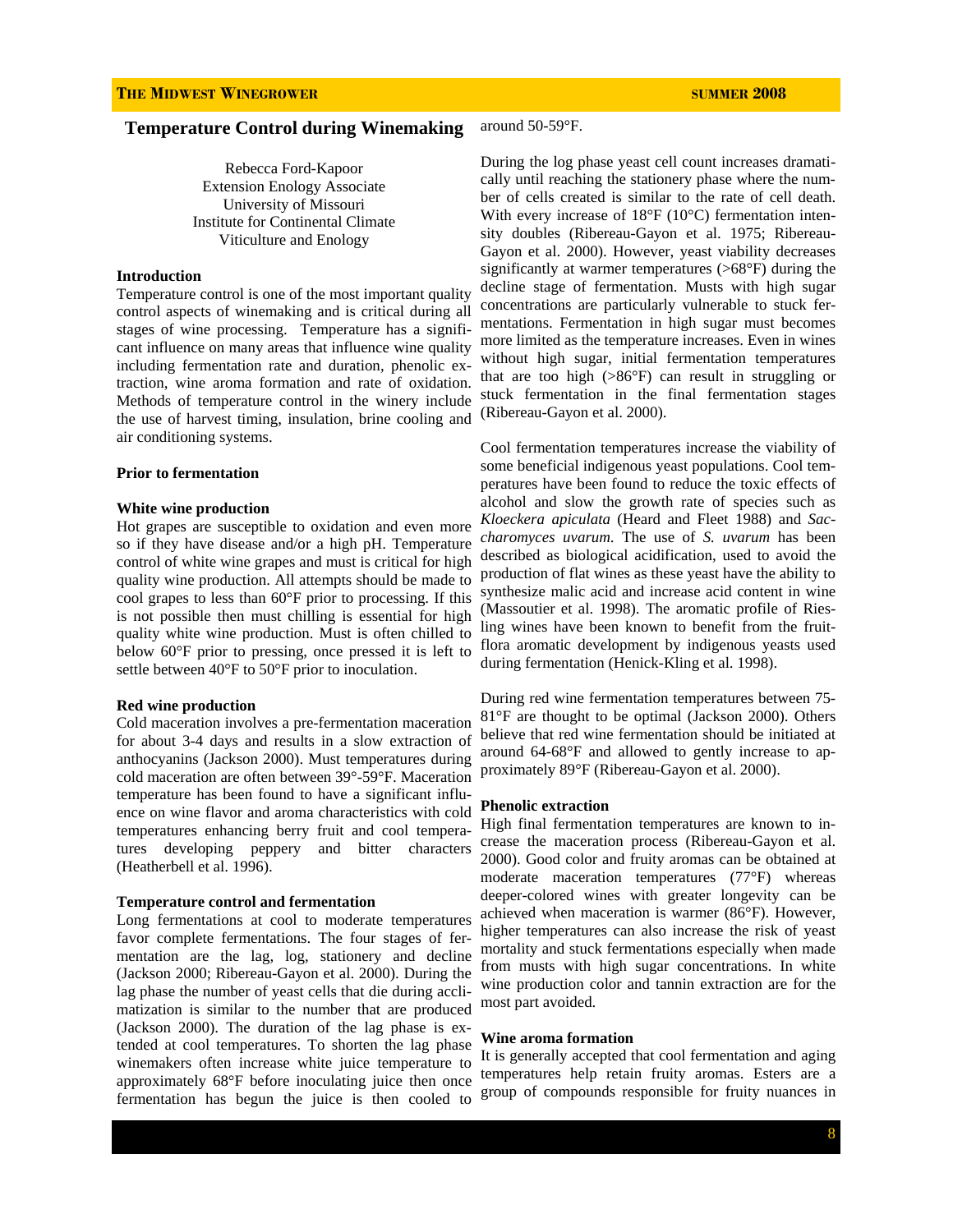wine. Low fermentation temperatures (50°F approx.)  $\bullet$ promote the creation of fruit esters. High fermentation temperatures (59-68°F approx.) increase ester hydrolysis which decreases ester accumulation in wines. White wines (Semillon) fermented at higher temperatures (>59°F) have a more intense yellow color and herbaceous aromas compared with wines fermented at cooler temperatures (Reynolds et al. 2001).

the synthesis of negative aroma compounds such as acetic acid and acetaldehyde. The intense aromas of red wines make these off aromas less noticeable (Jackson 2000). However, in white wines it can result in a wine with an aroma profile that is cooked or prematurely **References**  aged.

#### **Oxidation and wine aging**

Oxidation is one of the most important problems for Midwest winemakers. It is caused by the exposure of wine to oxygen (air) in warm conditions (Rankine Heatherbell, D.A., M. Dicey, S. Goldsworthy, and L. 2004). Oxidation results in browning, loss of varietal and vinous character and off flavors in wine.

As previously mentioned grapes should be crushed cool or at a minimum must should be cooled prior to pressing during white wine processing.

Cellar and bottle storage temperatures should be cool (50-59°F). Temperature limits the rate of oxidation: for every increase in temperature of 18°F the rate of oxidation doubles. For a rise in temperature of 36°F, the rate of oxidation is increased 4 fold!

However, one needs to be aware that oxygen is significantly more soluble in cold wine.

#### **Controlling temperature in the winery**

The first step to controlling winery temperature is to invest in adequate insulation and make use of passive Rankine, B. 2004. Making good wine: a manual of methods of temperature control. Passive methods of temperature control include earth contact, winery aspect and winery design. A winery built into north-facing hill-Reynolds, A., M. Cliff, B. Girard, and T.G. Kopp. 2001. side with large trees or trellises to shade the east and west external cladding is likely to be more energy efficient than an exposed winery constructed on a slab.

Due to the climate in Missouri utilizing passive methods of temperature control are not enough to consistently produce high quality wine. The astute commercial winery owner must also invest in active methods of temperature control. Commonly used methods of winery temperature control include chillers, air conditioning and brine systems. Temperature control equipment needed in a winery producing high quality wine includes:

Must cooling

Temperature controlled fermentation and storage tanks

• Cool storage for barrels and bottled wine Heat exchanger for warming wine

### **Conclusion**

Higher fermentation temperatures are known to increase the production of high quality wine. The winemaker Temperature control in a Missouri winery is critical for needs to pay careful attention to fruit, must, juice and wine temperature through all stages of production.

- Heard, G.M. and G.H. Fleet. 1988. The effects of tem perature and pH on the growth of yeast species during the fermentation of grape juice. J. Appl. Bacteriology 65:23-28.
- Vanhanen. 1996. Effect of prefermentation cold maceration on the composition, color and fla vor of Pinot noir wine. In: Proceedings of the 4th International Symposium on Cool Climate Enology and Viticulture, T. Henick-Kling (ed.). NYSAES, Geneva, NY. Pp. VI10-17.
- Henick-Kling, T., W. Edinger, P. Daniel, and P. Monk. 1998. selective effects of sulfur dioxide and yeast starter culture addition on indigenous yeast populations and sensory characteristics of wine. J. Appl. Microbiol. 84:856-876.
- Jackson, R.S. 2000. Wine Science: Principles, Practice, Perception. 2nd Ed. San Diego: Academic Press.
- Massoutier, C., H. Alesandre, M. Feuillat, and C. Charpentier. 1998. Isolation and characteriza tion of cryotolerant *Saccharomyces* strains. Vitis 37:55-59.
- winemaking practice for Australia and New Zealand. Sydney: Pan Macmillan Australia Ltd.
- Influence of fermentation temperature on com position and sensory properties of Semillon and Shiraz wines. Amer. J. Enol. Vitic. 52:235-240.
- Ribereau-Gayon, J., E. Peynaud, P. Ribereau-Gayon, and P. Sudraud. 1975. Sciences et Techniques di Vin. Vol. 2: Caracteres des Vins, Maturation du raisin, Levures et bacteries. Paris: Dunod.
- Ribereau-Gayon, P., D. Dubourdieu, B. Doneche, and A. Lonvaud. 2000. Handbook of Enology: The Microbiology of Wine and Vinifications. West Sussex: John Wiley & Sons.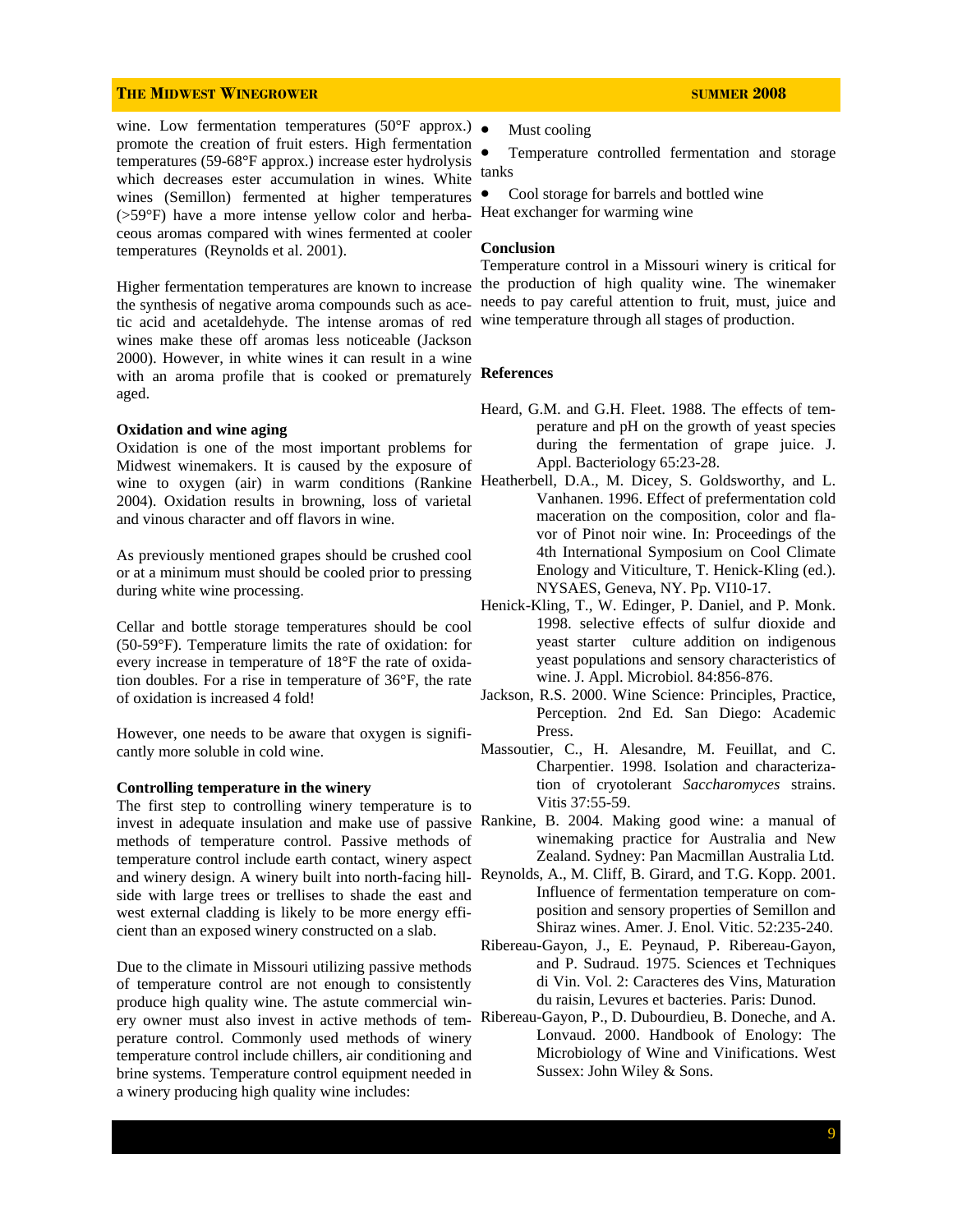### **THE MIDWEST WINEGROWER SUMMER 2008**

### **Removing Volatile Sulfur Compound Off– Odors in Wine with Copper Sulfate**

Rebecca Ford-Kapoor Extension Enology Associate University of Missouri Institute for Continental Climate Viticulture and Enology

wine. To do this a bench trial is necessary.

#### **Undertaking a bench trial to determine how much copper sulfate to add to wine**

- 1. Prepare a 1% copper sulfate solution =1g CuSO4 ·5H2O (copper sulfate)/100 ml distilled water. Label this as 1% copper sulfate solution.
- 2. Prepare a 0.004% copper sulfate solution. Pipette 1.0 ml of 1% copper sulfate solution into a 250 ml volumetric flask and bring the volume up to 250 ml with distilled water. Label this as 0.004% copper sulfate solution.
- 3. Label five 100 ml volumetric flasks with numbers 1 through 5.
- 4. Leave flask number one aside and pipette 0.5 ml, sulfate solution into flasks numbered 2, 3, 4, Must and Wines: and 5, respectively.
- 5. Bring the volume to 100 ml with wine. Mix the con tents well.
- 6. Close the flasks and leave overnight.
- 7. Check the aroma of trial wines to determine the correct concentration of copper sulfate addition.

#### **Making a copper addition to wine**

Volatile sulfur compounds are commonly responsible yeast remaining in the wine will bind up the copper for wine off aromas of rotten egg, onion and garlic. The making it unavailable for sulfide removal. If the wine compounds responsible are  $H_2S$ , two mercaptans has been exposed to oxygen forming DMDS then an (methanthiol and sometimes ethanethiol) and DMDS addition of ascorbic acid (commonly >50mg/L) or sulfur (dimethyl disulfide). The first three volatile sulfides are dioxide prior to copper addition is recommended. commonly removed during winemaking using a copper DMDS cannot be removed by copper alone and needs to sulfate solution or by exposing wine to brass fittings. be reduced back to methyl mercaptan via the addition of DMDS involves an extra step during removal involving ascorbic acid or SO<sub>2</sub>. Remember that wines that have the addition of ascorbic acid. As with any wine addition, been treated with ascorbic acid cannot have  $SO_2$  asthe winemaker must determine the least amount of addi-sessed accurately using the ripper method. Once the rate tives necessary to bring the desired odor removal to the of copper addition has been determined through a bench Prior to making any copper addition, wine should have completed fermentation, be racked and filtered. Any trial the copper addition should be made using a 1% copper sulfate solution.

#### **Important things to remember about making copper additions to wine**

US government regulations stipulate that up to 6 ppm (6mg/L) copper can be added to wine. However the residual limit for copper is 0.5 ppm (0.5mg/L) in finished wine. In addition, residual copper levels in wine greater that 0.3 ppm can induce a copper haze.

If copper additions have been made to wine the winemaker must send samples for independent analysis to determine residual copper levels.

 1.0 ml, 1.5 ml, and 2.0 ml of 0.004% copper lations for: Materials Authorized for the Treatment of The link below goes to the TTB website that gives regu-

Table 1. Concentration of copper. Note that 1 ml of 0.004% copper sulfate solution in 100 ml of wine equals approx. 0.1 ppm of copper

| Flask        | mL of 0.004% Copper Sulfate solu- Concentration of Copper ppm<br>tion |          |
|--------------|-----------------------------------------------------------------------|----------|
|              | $\theta$                                                              | $\bf{0}$ |
|              | 0.5                                                                   | 0.05     |
| $\mathbf{z}$ |                                                                       | 0.1      |
| $\Delta$     | 1.5                                                                   | 0.15     |
|              |                                                                       | 0.2      |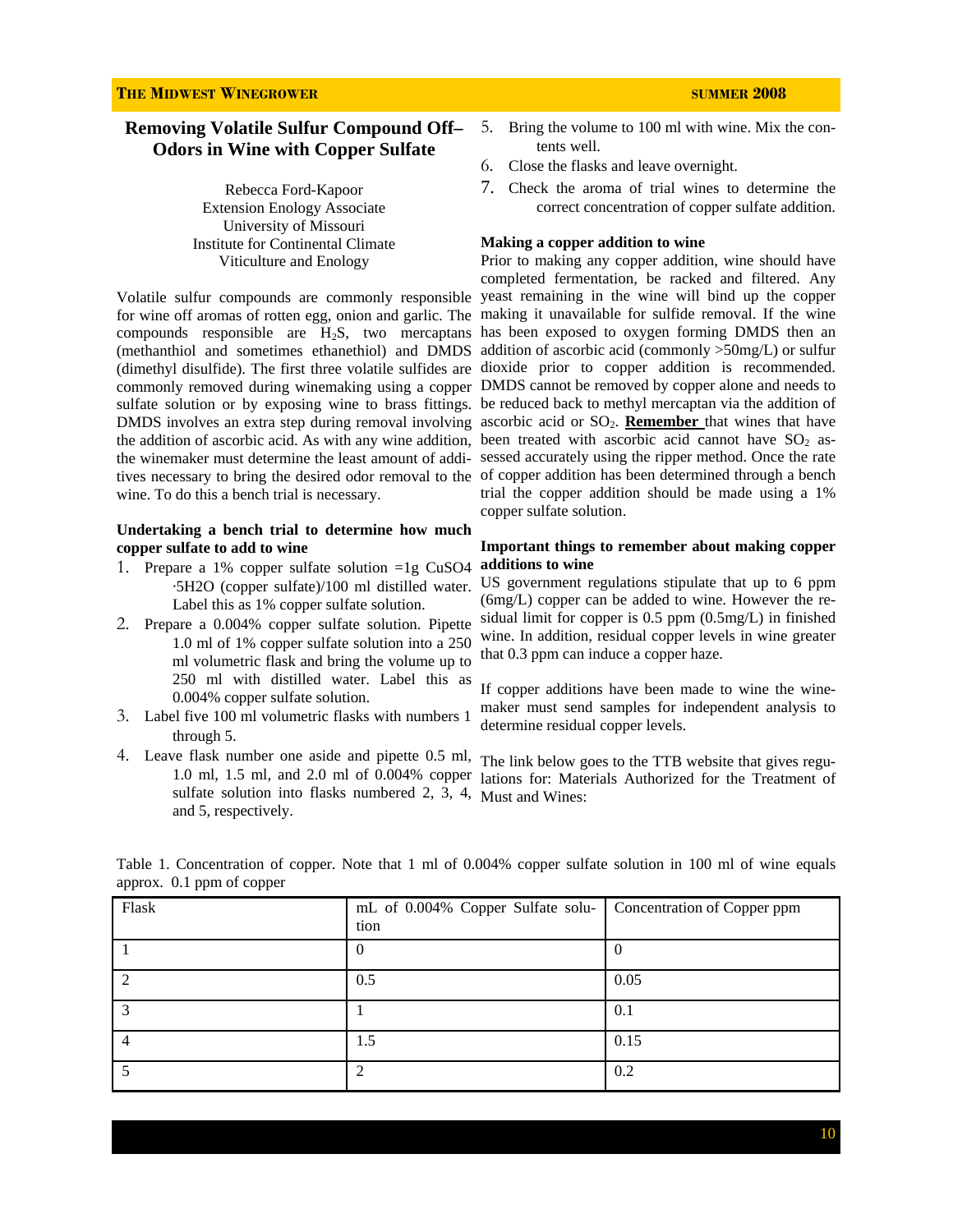http://ecfr.gpoaccess.gov/cgi/t/text/text-idx? c=ecfr&sid=506cf0c03546efff958847134c5527d3&rgn =div5&view=text&node=27:1.0.1.1.19&idno=27#27:1. 0.1.1.19.12.313.7

#### **References**

Dharmadhikari, M. "Copper Sulfate Trial." http:// www.extension.iastate.edu/NR/ rdonlyres/173729E4-C734-486A-AD16- 778678B3E1CF/56375/coppersulfatetrial1.pdf Zoecklein, B. W., K. C. Fuselsang, B. H. Gump and F. S. Nury. 1999. Wine analysis and production. New York: Kluwer Academic.

 $(A \text{ method for screening for } H_2S, \text{DMDS and mercap-}$ tans will follow in the next issue of the Midwest Winegrower.)

Table 2. Milliliters of 1% copper sulfate solution to attain 0.2 ppm of copper in wine

| Wine Volume                      | 10L    | 100L    | 1000L   |
|----------------------------------|--------|---------|---------|
| mL of 1% copper sulfate solution | 1.1    | 10.6    | 105.6   |
|                                  |        |         |         |
| Wine Volume                      | 10 Gal | 100 Gal | 1000Gal |
| mL of 1% copper sulfate solution |        | 40      | 400     |

## **Tuning Your Vineyard Nutrition Program**

Andy Allen Extension Viticulture Associate University of Missouri Institute for Continental Climate Viticulture and Enology

As we move into the veraison stage of grape berry development, it is time to perform one of the most important tasks in the vineyard nutrition program - taking petiole samples for grapevine nutrient analysis. Many growers periodically take soil samples to determine fertilization needs. While soil sampling is also a valuable part of the vineyard nutrition program, soil samples only determine the nutrient content of the soil, not the nutrient content of the grapevines. The level of a particular nutrient in the soil may be adequate but the vines may not be taking it up in sufficient quantity to meet the vines' needs. There are several reasons why this may be so. There may be an imbalance of nutrients that compete with each other for uptake by the grapevines' roots. This is a common occurrence in the case of magnesium and potassium. In low-magnesium soils, particularly with heavy potassium fertilization, potassium may outcompete magnesium for uptake, potentially resulting in magnesium-deficiency. Conversely, in high-magnesium, low-potassium soils, which are common in many areas of Missouri, magnesium may get taken up preferentially to potassium, resulting in potassium deficiency. Soil water status may affect nutrient uptake. Poorlydrained or wet soils can cause anaerobic soil conditions, resulting in poor root function, including the roots' abil-

**Grapevine Petiole Analysis: A Tool for Fine-**ity to absorb nutrients from the soil. At the other extreme, drought conditions may result in inadequate levels of nutrients being available in the soil solution, thus limiting the vines' ability to take up nutrients in the quantities needed to meet their needs. This is very common with potassium in very dry summer conditions. Soil pH level may affect nutrient availability in the soil. Every nutrient has a pH range in which its availability is optimized. Outside of this range, the nutrient's availability is limited due to insolubility or by being tied up in compounds with other elements. For most nutrients a pH range of 6.0 to 7.0 results in adequate or optimum availability.

> Additionally, grapevine health may affect nutrient uptake. Root injury by pests such as grape root borer, phylloxera or nematodes can result in reduced root activity and reduced nutrient uptake.

> So while periodic soil sampling is important to monitor nutrient availability in the soil, it does not indicate the amounts of various nutrients actually being taken up by the vine. Grapevine petiole analysis however, integrates all of these various influences on nutrient uptake. Utilized on an annual basis, petiole sampling can help fine tune the vineyard fertilization program, assuring that nutrients are being added in sufficient quantities to meet vine needs without applying more than is necessary. Petiole samples are typically taken at one of two critical stages in grape development each season: bloom or veraison. In states where the grape and wine industry is based mainly on *Vitis vinifera* cultivars such as Chardonnay or Cabernet Sauvignon, bloom-time petiole samples taken from leaves opposite the basal cluster are typically used. This is because the petiole nutrient sufficiency values for *Vitis vinifera* cultivars were developed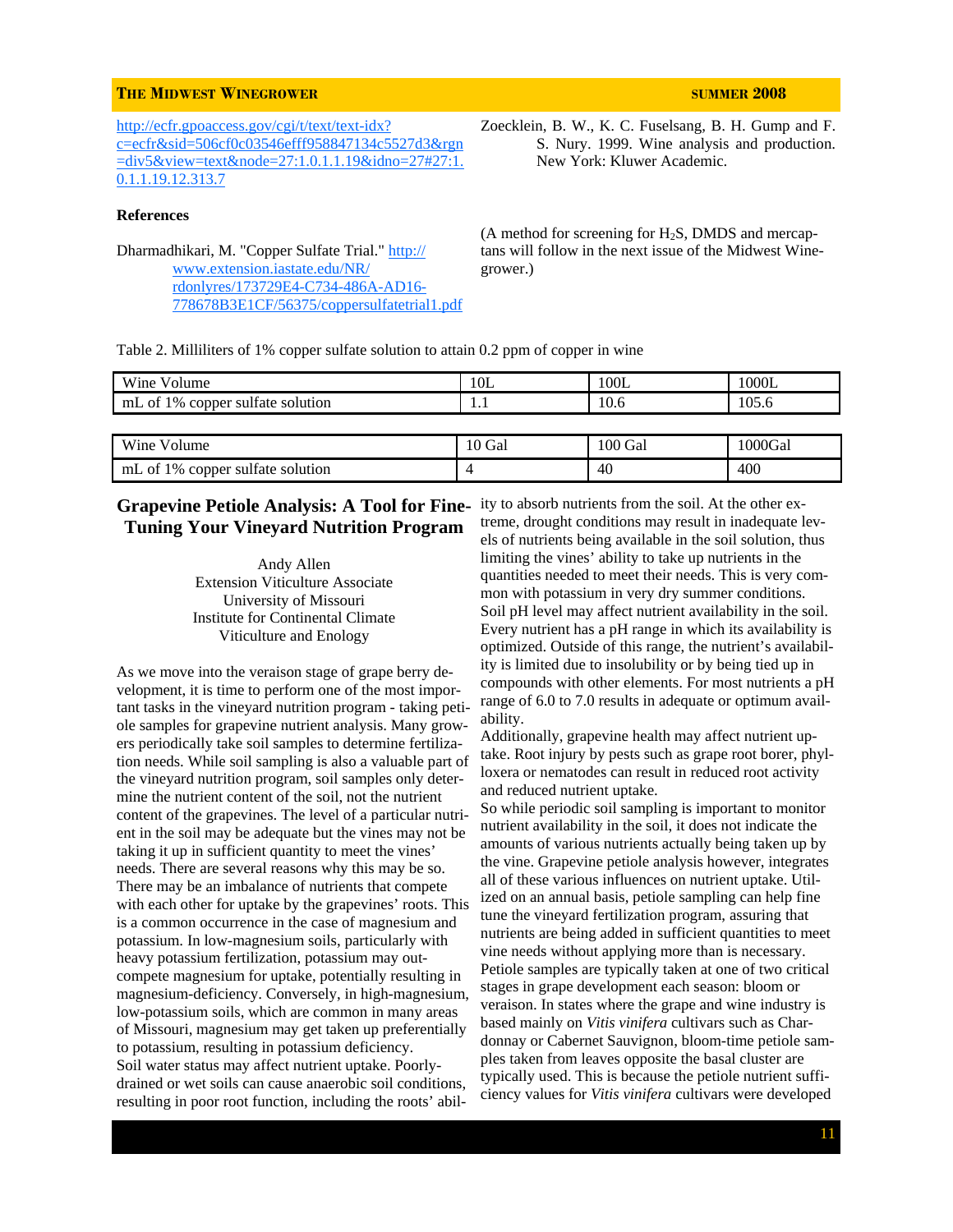using petiole samples taken at this time from these leaves, should be placed in a clean, dry paper bag and the bag mainly with the cultivar 'Thompson Seedless'. In the

Midwest, petiole samples are typically taken at veraison from the youngest mature leaf, oftentimes referred to as the Most Recently Matured Leaf (MRML). Here, where the industry is based more heavily on native and hybrid cultivars, the sufficiency ranges utilized for petiole samples were developed using veraison-based sampling, primarily with Concord grapevines.

Petiole samples should be collected from uniform blocks of vines no greater than 10 acres in size. Blocks greater than 10 acres in size should be subdivided into smaller units and sampled separately. If the block is not uniform due to changes in soil type or topography which may affect soil fertility or soil water status or due to other factors that can influence vine growth and productivity, the block should be subdivided based on these factors and separate samples should be collected and submitted for each.

Different cultivars should be sampled separately. Research has shown that different cultivars grown under the same fertilization regimes have differing abilities to take up and utilize fertilizer nutrients. Additionally, in a grafted vineyard if a cultivar is grown on two different rootstocks or on its own roots in one block and on a rootstock in a second block, these should be sampled separately rather than combined into a single sample. Rootstocks also have differing abilities to take up nutrients. The rootstock 44-53M is known to preferentially take up potassium over magnesium. In a grapevine rootstock trial in Arkansas, vines grafted to 44-53M were observed to have serious magnesium deficiency symptoms, although they were fertilized at the same rate as vines grafted on other rootstocks in the same trial. Petiole analysis confirmed that these vines had deficient magnesium levels. Samples should consist of 100 petioles. They can be collected from a group of vines that are representative of the entire block or can be collected according to a pattern such as every  $10^{th}$  vine in every  $5^{th}$  or  $10^{th}$  row, if the block is uniform. As previously stated, where the block is not uniform, it should be subdivided into more uniform parcels and these should be sampled separately. Flag or otherwise map the vines used for sampling and sample the same vines each year. Utilizing the same vines every year will help to reveal trends in vine nutrition that could be masked by utilizing different vines every time due to vine-to-vine variability in nutrient levels.

Collect only 2-3 petioles per vine from the youngest mature leaf near the shoot tip (Fig. 1) and only from leaves fully exposed to the sun, not from leaves on the interior of the canopy. Avoid leaves that are diseased, damaged, or have been fed on by insects. Immediately remove the leaf blade from the petiole and discard it. Waiting until several leaves have been collected to remove the leaf blade can alter the nutrient content in the petioles. The petioles

should be labeled with the cultivar name, rootstock (if used), block identification, and date. Do not store petiole samples in a plastic sandwich bag. Doing so can cause the petioles to grow moldy or to rot. Keep a copy of all of the information for each sample to help with identification and interpretation of analysis results.





If foliar nutrient sprays or fungicides containing copper, sulfur, or other nutrients have recently been sprayed, the residue can lead to erroneous results. Collecting the samples after a rain event or rinsing the petioles after collection with distilled water can reduce the residue, but some nutrient values may still be artificially high. After collection and rinsing store the samples in a dry location and send them to the laboratory as soon as possible. Growers in Missouri can send petiole samples to the University of Missouri Soil and Plant Testing Lab in Columbia. Their contact information is:

University of Missouri Soil and Plant Testing Laboratory 23 Mumford Hall Columbia, MO 65211 Phone: 573-882-0623 Fax: 573-884-4288 http://soilplantlab.missouri.edu/soil/

Or contact the local University of Missouri Cooperative Extension Office in your county for assistance. In other states, growers should contact their local county cooperative extension office and inquire as to where and how to submit samples. Additionally, there are several commercial labs that perform petiole sample analysis. Critical nutrient concentrations for grapevine petioles sampled at veraison are given in Table 1. The utilization of a well-planned and consistent petiole sampling